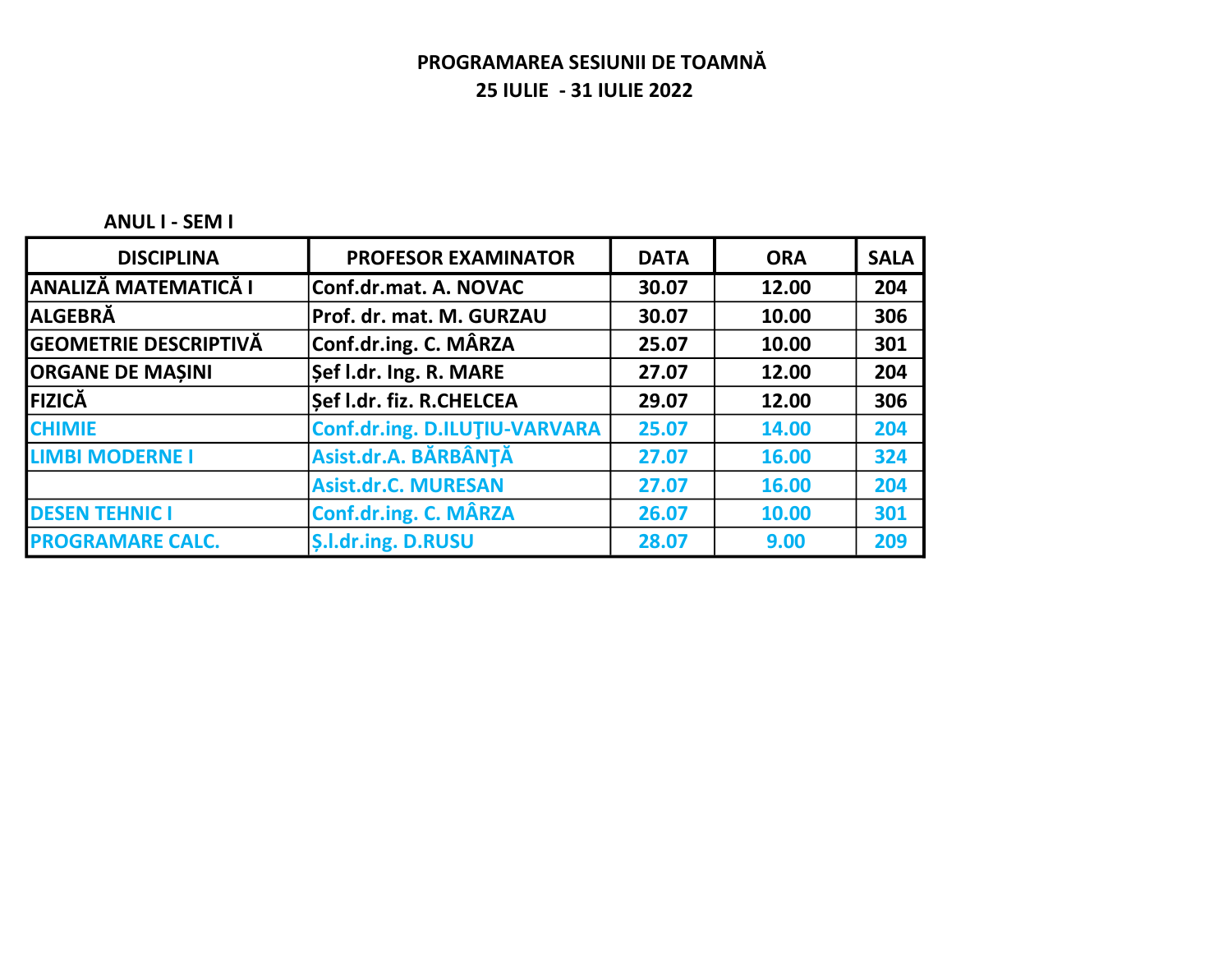ANUL I - SEM. II

| <b>DISCIPLINA</b>              | <b>PROFESOR EXAMINATOR</b>     | <b>DATA</b> | <b>ORA</b> | <b>SALA</b>  |
|--------------------------------|--------------------------------|-------------|------------|--------------|
| <b>ANALIZĂ MATEMATICĂ II</b>   | Conf.dr.mat.M. BIROU           | 26.07       | 12.00      | 204          |
| <b>TOPOGRAFIE</b>              | Sef I.dr. ing V. ROIB          | 26.07       | 8.00       | 324          |
| <b>MATERIALE DE INSTALATII</b> | Conf.dr.ing. D.ILUTIU-VARVARA  | 25.07       | 14.00      | 204          |
| MECANICĂ                       | S.I.dr.ing. M. FETEA           | 29.07       | 10.00      | 204          |
| <b>REZISTENȚĂ I</b>            | Conf.dr.ing. I. POP            | 28.07       | 10.00      | <b>AULA</b>  |
| <b>INFORMATICĂ APLICATĂ I</b>  | <b>S.I.dr.ing. DANIEL RUSU</b> | 28.07       | 8.00       | 208          |
| <b>DESEN TEHNIC II</b>         | Conf.dr.ing. C. MÂRZA          | 27.07       | 10.00      | 301          |
| <b>LIMBI MODERNE II</b>        | Asist.dr.A.BĂRBÂNȚĂ            | 27.07       | 16.00      | 324          |
|                                | <b>Asist.dr.C. MURESAN</b>     | 27.07       | 16.00      | 204          |
| <b>EDUCATIE FIZICA I</b>       | S.I.dr. R. SABAU               | 25-27,07    | 10-12,00   | <b>SPORT</b> |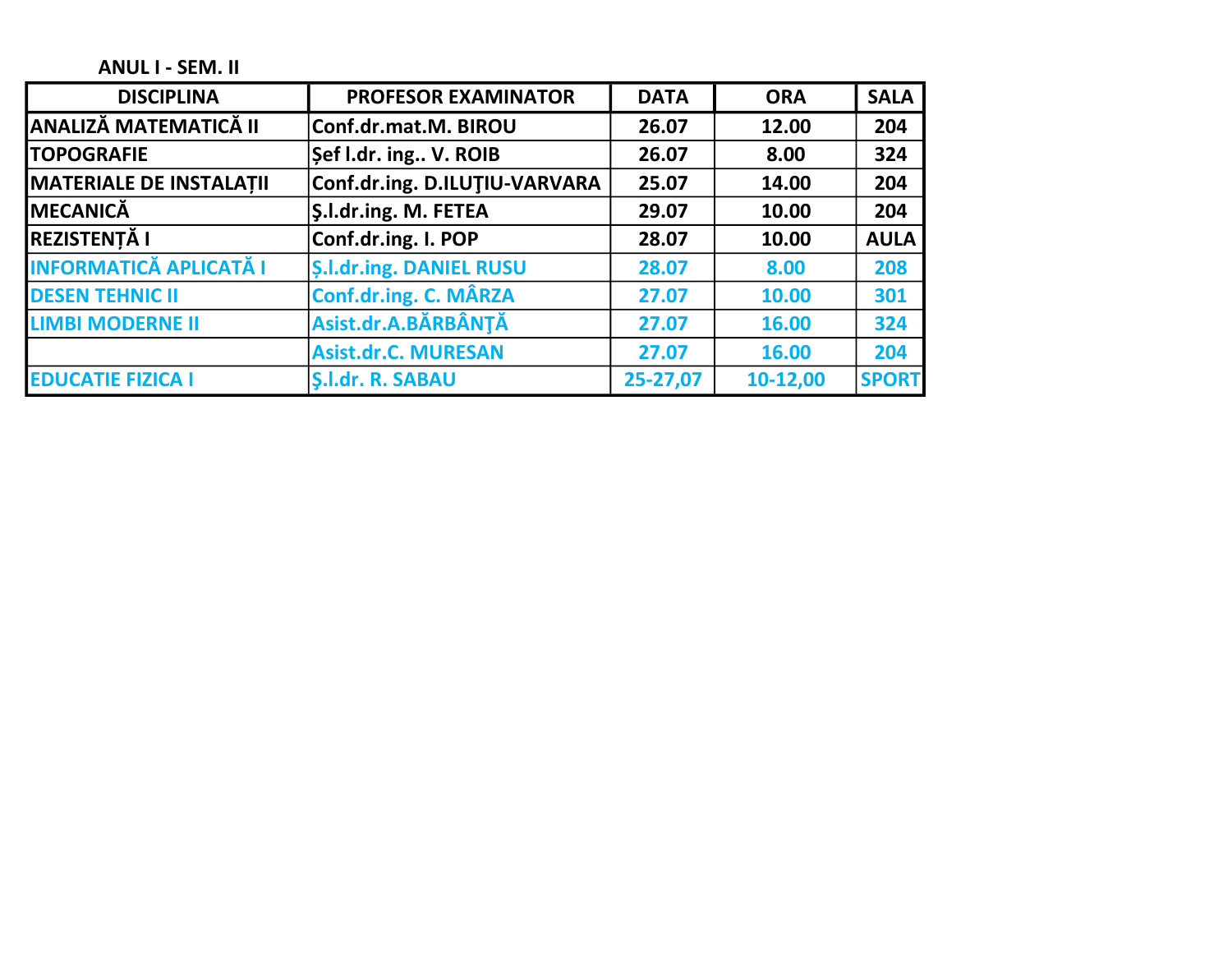### ANUL II- SEM. I

| <b>DISCIPLINA</b>            | <b>PROFESOR EXAMINATOR</b>       | <b>DATA</b>    | <b>ORA</b> | <b>SALA</b>  |
|------------------------------|----------------------------------|----------------|------------|--------------|
| <b>IMATEMATICI SPECIALE</b>  | Conf.dr.mat. L.SZILARD           | 25.07          | 10.00      | 306          |
| <b>REZISTENȚĂ II</b>         | <b>S.I.dr.ing. M.FETEA</b>       | 27.07          | 10.00      | 201          |
| <b>TERMOTEHNICĂ I</b>        | <b>S.I.dr.ing. G.A.CHISĂLITĂ</b> | 29.07          | 14.00      | 205          |
| <b>HIDRAULICĂ I</b>          | Conf.dr.ing. C.BACOTIU           | 26.07<br>10.00 |            | 14           |
| <b>ELECTROTEHNICĂ I</b>      | S.I.dr.ing. A.HĂDĂREAN           | 28.07          | 14.00      | 204          |
| <b>ED. FIZICA II</b>         | <b>S.I.dr. R. SABAU</b>          | 25-27,07       | 10-12,00   | <b>SPORT</b> |
| <b>INFORMATICĂ APLIC. II</b> | <b>S.I.dr.ing. A.BOLBOACA</b>    | 26.07          | 14.00      | 206          |
| LIMBA STRĂINĂ III            | Asist.dr.A.BĂRBÂNȚĂ              | 27.07          | 16.00      | 324          |
|                              | <b>Asist.dr.C. MURESAN</b>       | 27.07          | 16.00      | 204          |
| <b>T.M.I.</b>                | <b>Conf.dr.ing. E. VITAN</b>     | 30.07          | 10.00      | 205          |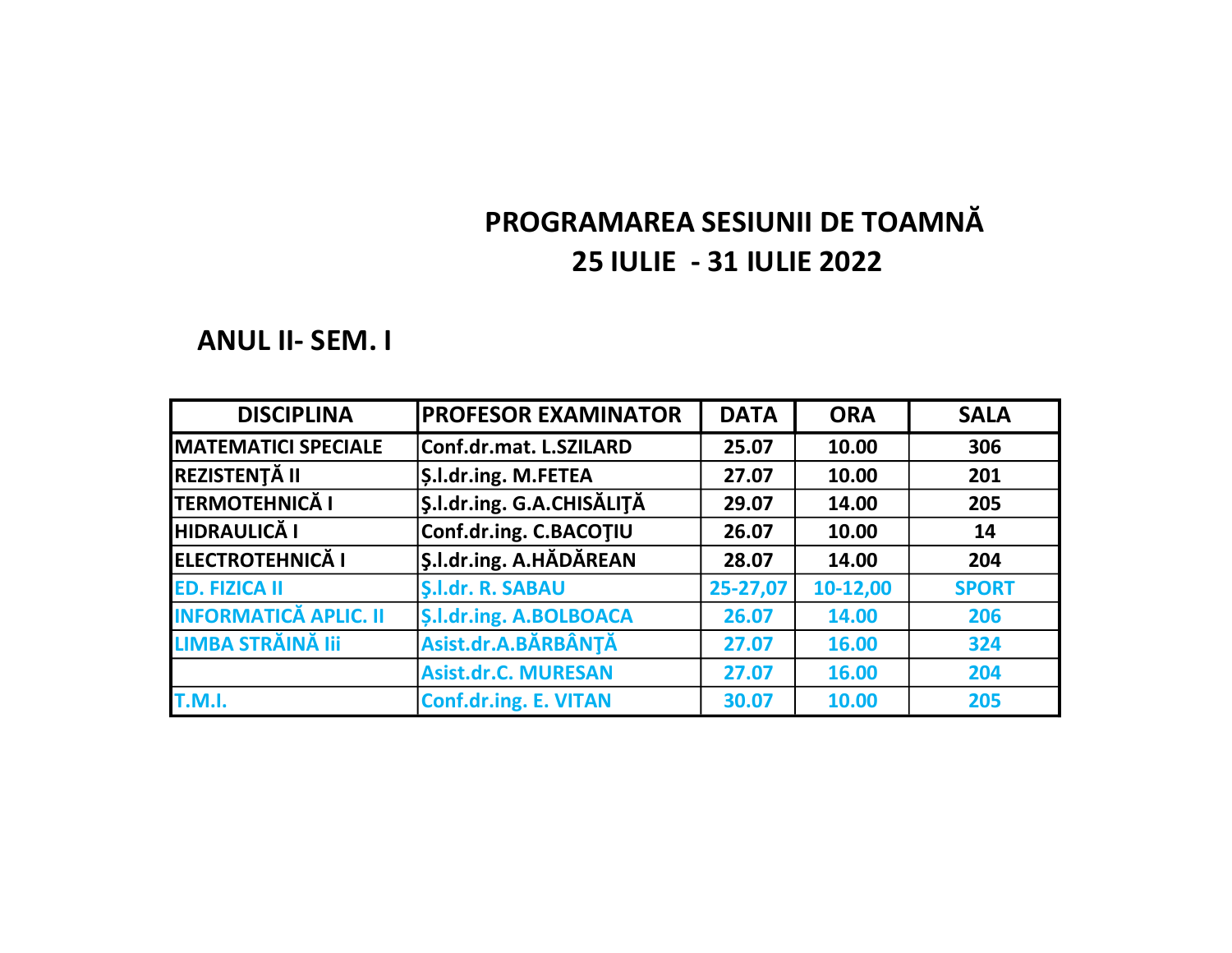# ANUL II- SEM. II

| <b>DISCIPLINA</b>           | <b>PROFESOR EXAMINATOR</b>      | <b>DATA</b> | <b>ORA</b> | <b>SALA</b> |
|-----------------------------|---------------------------------|-------------|------------|-------------|
| <b>ITERMOTEHNICĂ II</b>     | S.I.dr.ing. G.A.CHISĂLITĂ       | 29.07       | 14.00      | 205         |
| <b>HIDRAULICĂ II</b>        | <b>S.I.dr.ing. A. HOTUPAN</b>   | 25.07       | 8.00       | 204         |
| <b>ELECTROTEHNICĂ II</b>    | Prof.dr.ing. M.BUZDUGAN         | 26.07       | 12.00      | 101         |
| <b>CONSTRUCTII</b>          | Conf.dr.ing. C.MUNTEANU         | 27.07       | 14.00      | 306         |
| <b>ASIGURAREA CALITATII</b> | <b>S.I.dr.ing. I.GIURCA</b>     | 28.07       | 12.00      | 202         |
| <b>ELEMENTE DE</b>          |                                 |             |            |             |
| <b>ARHITECTURĂ</b>          | Conf.dr.arh. I. JULEAN          | 28.07       | 17.00      | 205         |
| I.A.III                     | <b>Asist.dr.ing. C. CILIBIU</b> | 29.07       | 12.00      | 206         |
| <b>ECONOMIE GENERALA</b>    | <b>L.dr. C. STOENOIU</b>        | 31.07       | 14.00      | <b>AULA</b> |
| LIMBA STRĂINĂ IV            | Asist.dr.A.BĂRBÂNȚĂ             | 27.07       | 16.00      | 324         |
|                             | <b>Asist.dr.C. MURESAN</b>      | 27.07       | 16.00      | 204         |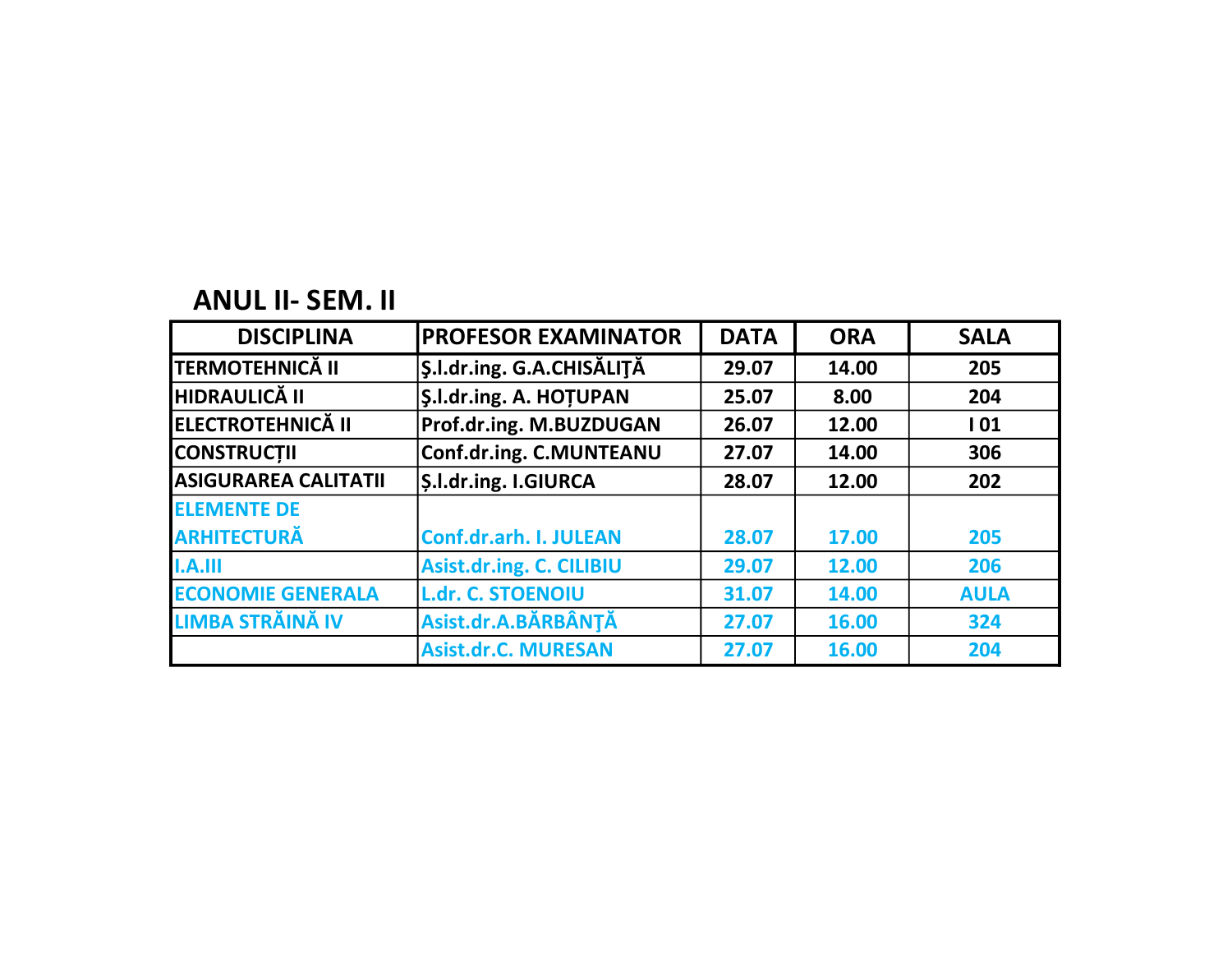#### ANUL III- SEM.I

| <b>DISCIPLINA</b>                | <b>PROFESOR EXAMINATOR</b>    | <b>DATA</b> | <b>ORA</b> | <b>SALA</b> |
|----------------------------------|-------------------------------|-------------|------------|-------------|
| <b>INSTALATII SANITARE I</b>     | <b>Ş.l.dr.ing.A. DEAC</b>     | 29.07       | 10.00      | 205         |
| predare proiect                  |                               | 25.07       | 14.00      | 201,202,203 |
| <b>INSTALAȚII DE ÎNCĂLZIRE I</b> | Conf.dr.ing. A. ABRUDAN       | 25.07       | 12.00      | 204         |
| predare proiect                  |                               | 25.07       | 8.00       | 101         |
| <b>INSTALATII FRIGORIFICE I</b>  | S.I. dr.ing. R. MOLDOVAN      | 27.07       | 12.00      | 204         |
| predare lucrari                  |                               | 27.07       | 12.00      | 204         |
| <b>APARATE TERMICE</b>           | Conf.dr.ing. I.POP            | 28.07       | 12.00      | 204         |
| <b>INSTALATII HIDROEDILITARE</b> | <b>\$.l.dr.ing.A.HADAREAN</b> | 28.07       | 10.00      | 204         |
| predare proiect                  |                               | 28.07       | 9.00       | 204         |
| <b>MAŞINI ELECTRICE</b>          | Prof.dr.ing.M.BUZDUGAN        | 29.07       | 14.00      | 204         |
| <b>MAŞINI HIDRAULICE</b>         | Conf.dr.ing. C.BACOTIU        | 25.07       | 14.00      | 14          |
| <b>MARKETING</b>                 | <b>Conf.dr.ing. E. VITAN</b>  | 30.07       | 12.00      | 205         |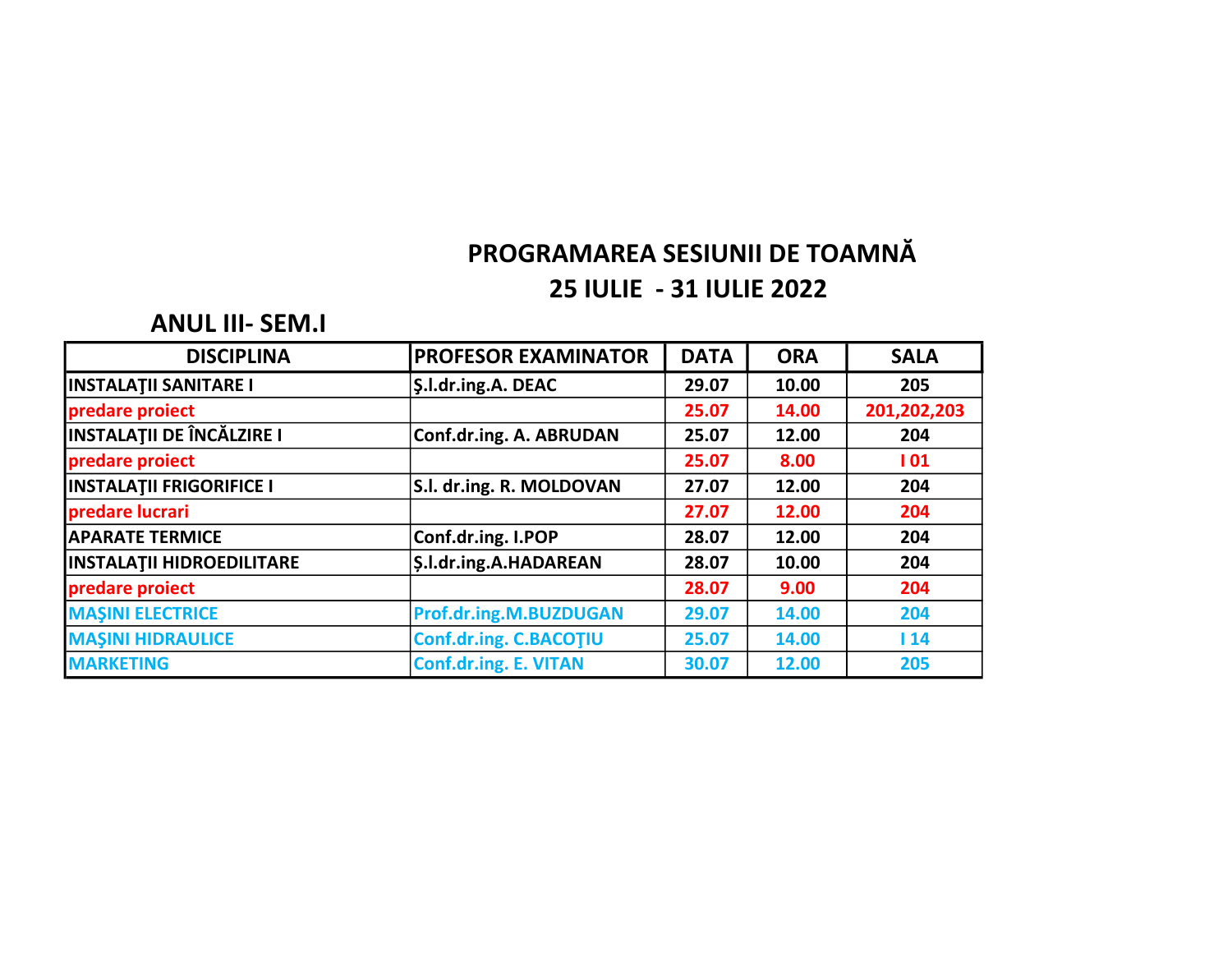### ANUL III- SEM.II

| <b>DISCIPLINA</b>                         | <b>PROFESOR EXAMINATOR</b>     | <b>DATA</b> | <b>ORA</b> | <b>SALA</b> |
|-------------------------------------------|--------------------------------|-------------|------------|-------------|
| <b>INSTALATII SANITARE II</b>             | <b>S.I.dr.ing. A. BOLBOACA</b> | 29.07       | 12.00      | 205         |
| <b>INSTALATII SANITARE II - PROIECT</b>   |                                | 25.07       | 14.00      | 201,202,203 |
| <b>INSTALAȚII DE ÎNCĂLZIRE II</b>         | Conf.dr.ing. A. ABRUDAN        | 26.07       | 10.00      | <b>AULA</b> |
| <b>INSTALAȚII DE ÎNCĂLZIRE II-PROIECT</b> |                                | 26.07       | 8.00       | 101         |
| <b>INSTALATII FRIGORIFICE II</b>          | Conf.dr.ing.V. DRAGOS          | 27.07       | 10.00      | <b>AULA</b> |
| <b>INSTALATII FRIGORIFICE II-PROIECT</b>  | S.l.dr.ing. T.RUS              | 27.07       | 9.00       | 101         |
| <b>INSTALATII DE VENTILARE ȘI COND. I</b> | Conf.dr.ing. F. DOMNITA        | 25.07       | 10.00      | 116         |
| <b>INSTALATII ELECTRICE I</b>             | Conf.dr.ing. D. BEU            | 26.07       | 9.00       | 108         |
| <b>MANAGEMENTUL PROIECTELOR</b>           | <b>S.I.dr.ing. I. GIURCA</b>   | 28.07       | 14.00      | 202         |
| <b>SURSE NECONV. DE ENERGIE</b>           | Conf.dr.ing. C. MÂRZA          | 26.07       | 12.00      | 205         |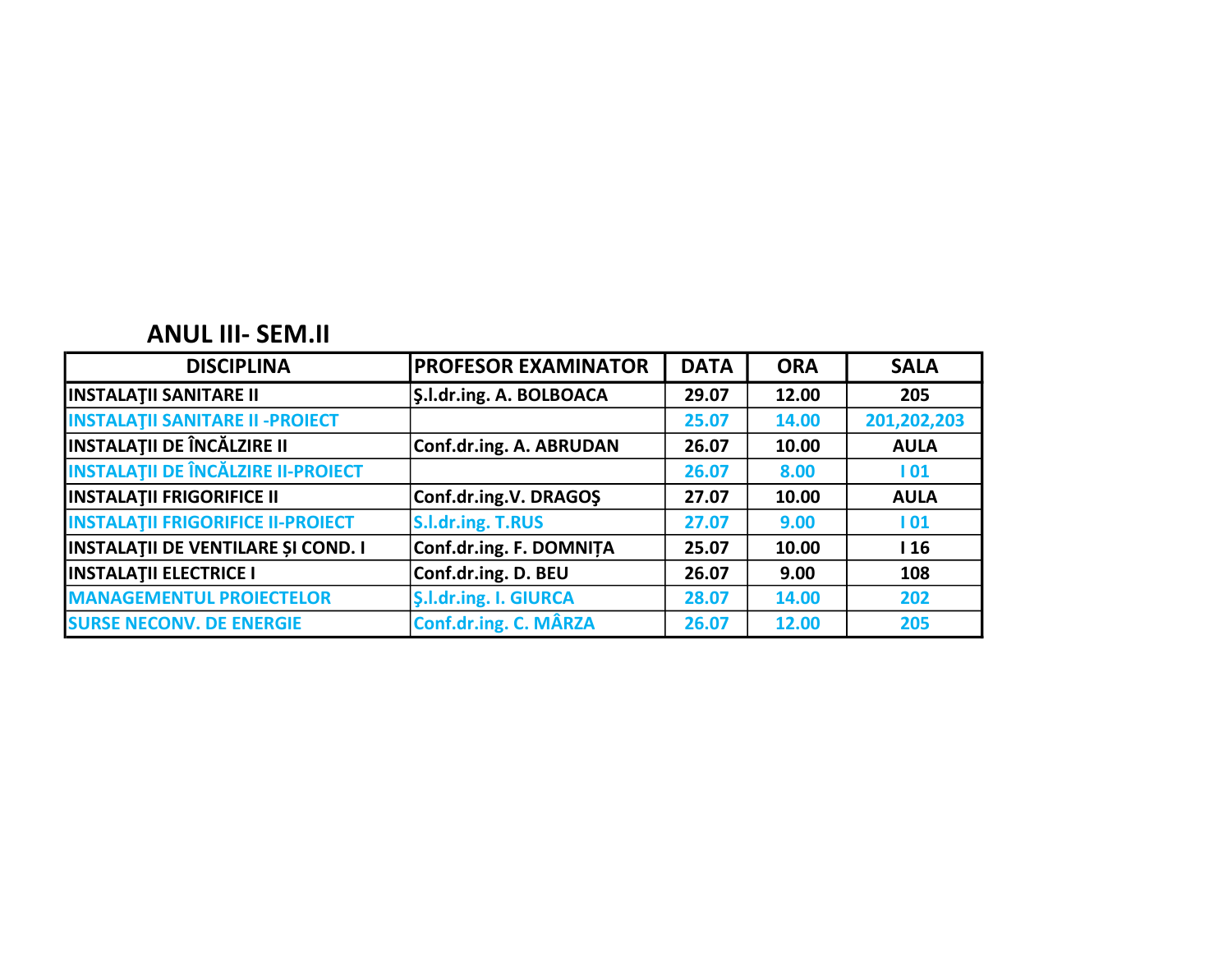### ANUL IV - SEM.I

| <b>DISCIPLINA</b>                         | <b>PROFESOR EXAMINATOR</b>     | <b>DATA</b> | <b>ORA</b> | <b>SALA</b> |
|-------------------------------------------|--------------------------------|-------------|------------|-------------|
| <b>INSTALATII DE VENTILARE II</b>         | Conf.dr.ing.F.DOMNITA          | 25.07       | 12.00      | 116         |
| <b>INSTALATII DE VENTILARE II-PROIECT</b> | S.l.dr.ing. O.POP              | 29.07       | 12.00      | 116         |
| <b>INSTALATII ELECTRICE II</b>            | Conf.dr.ing. D.BEU             | 26.07       | 12.00      | 108         |
| <b>INSTALATII ELECTRICE II-PROIECT</b>    |                                | 26.07       | 13.00      | 108         |
| <b>SISTEME DE ALIMENTARE CU GAZE</b>      | S.l.dr.ing. O.POP              | 29.07       | 10.00      | 116         |
| <b>AUTOMATIZAREA INSTALATIILOR I</b>      | <b>S.I.dr.ing. T. CHIRA</b>    | 26.07       | 8.00       | <b>AULA</b> |
| <b>POMPE DE CĂLDURĂ</b>                   | S.I.dr.ing.R.MOLDOVAN          | 27.07       | 14.00      | 205         |
| predare proiect                           |                                | 27.07       | 14.00      | 205         |
| <b>GOSPODĂRIREA APEI</b>                  | <b>S.I.dr.ing. C.IACOB</b>     | 28.07       | 10.00      | 205         |
| <b>INSTALATII ELECTRICE IND.</b>          | <b>\$.l.dr.ing.C.CIUGUDEAN</b> | $31$ -Jul   | 10.00      | 108         |
| <b>PROCESE SI ECHIPAMENTE</b>             | <b>S.I.dr.ing. T.RUS</b>       | 27.07       | 10.00      | 101         |
| predare proiect                           |                                | 27.07       | 9.00       | 101         |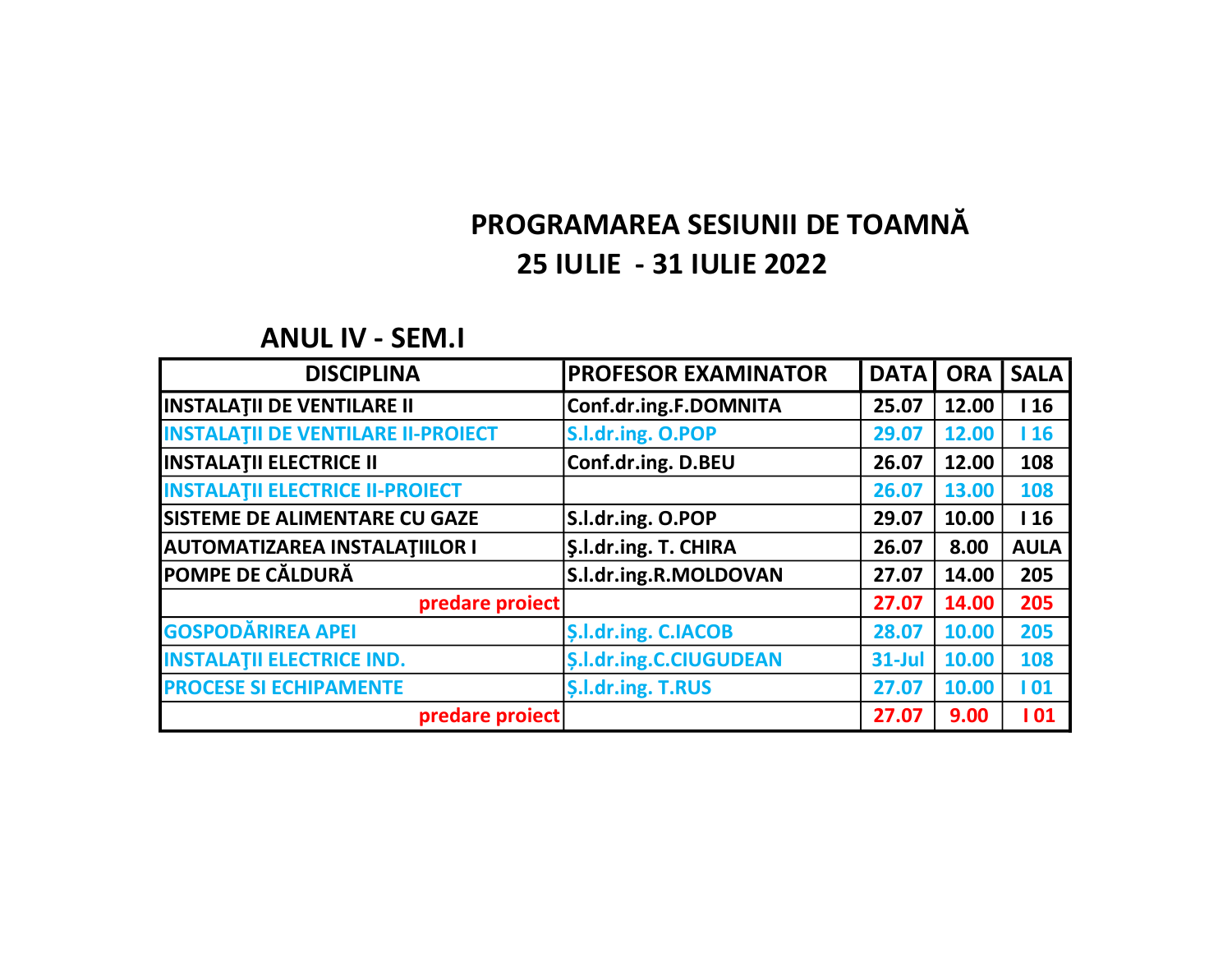## ANUL IV - SEM.II

| <b>DISCIPLINA</b>                          | <b>PROFESOR EXAMINATOR</b>   | <b>DATA</b> | <b>ORA</b> | <b>SALA</b> |
|--------------------------------------------|------------------------------|-------------|------------|-------------|
| <b>AUTOMATIZAREA INSTALATIILOR II</b>      | <b>S.I.dr.ing. T. CHIRA</b>  | 28.07       | 12.00      | <b>AULA</b> |
| predare proiect                            |                              | 26.07       | 10.00      | 1107        |
| <b>SURSE SI RETELE TERMICE</b>             | Conf.dr.ing.A. ABRUDAN       | 25.07       | 10.00      | 204         |
| predare proiect                            |                              | 25.07       | 8.00       | 101         |
| ECHIPAMENTE SI INSTALATII PTR.D.A.U.       | S.I.dr.ing.A.HADAREAN        | 28.07       | 14.00      | 204         |
| <b>INSTALATII HIDRAULICE INDUSTRIALE</b>   | <b>S.I.dr.ing.G. CORSIUC</b> | 27.07       | 12.00      | 301         |
| <b>SISTEME DE VENTILARE SI CLIMATIZARE</b> | Conf.dr.ing.F.DOMNITA        | 25.07       | 11.00      | 116         |
| <b>ORGANIZARE SI MANAGEMENT</b>            | Conf. dr.ing. E.VITAN        | 30.07       | 13.00      | 205         |
| <b>TEHNOLOGIA SI MONTAJUL INSTA. II</b>    | <b>Conf.dr.ing.C. MUNTEA</b> | 30.07       | 10.00      | <b>AULA</b> |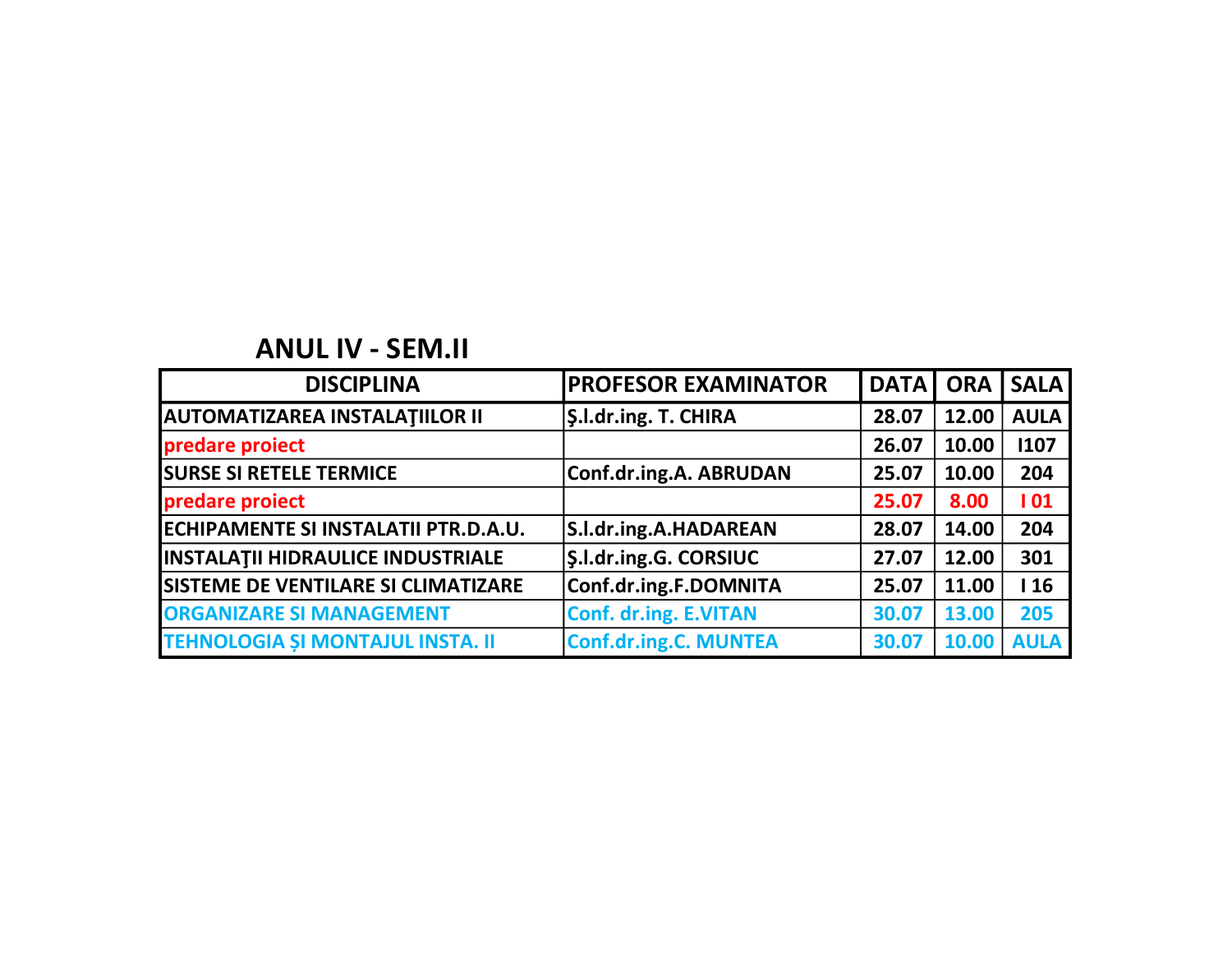### ANUL I - MASTER - SEM.I

| <b>DISCIPLINA</b>                                          | <b>IPROFESOR EXAMINATOR</b>     | <b>DATA</b> | <b>ORA</b> | <b>SALA</b> |
|------------------------------------------------------------|---------------------------------|-------------|------------|-------------|
| <b>IINSTALATII SANITARE SI GAZE</b>                        | S.I.dr.ing.D. MURESAN           | 28.07       | 18.00      | 204         |
| COMPLEMENTE DE HIDRAULICĂ                                  | Conf.dr.ing. C.BACOTIU          | 26.07       | 18.00      | 114         |
| <b>TERMOTEHNICĂ AVANSATĂ</b>                               | Conf.dr.ing. C. MUNTEA          | 30.07       | 10.00      | <b>AULA</b> |
| COMPLEMENTE DE INGINERIE ELECTRIC Prof.dr.ing. M. BUZDUGAN |                                 | 27.07       | 18.00      | 204         |
| <b>SISTEME PTR. ACHIZITII DE DATE</b>                      | <b>Prof.dr.ing. R. MUNTEANU</b> | 25.07       | 17.00      | 204         |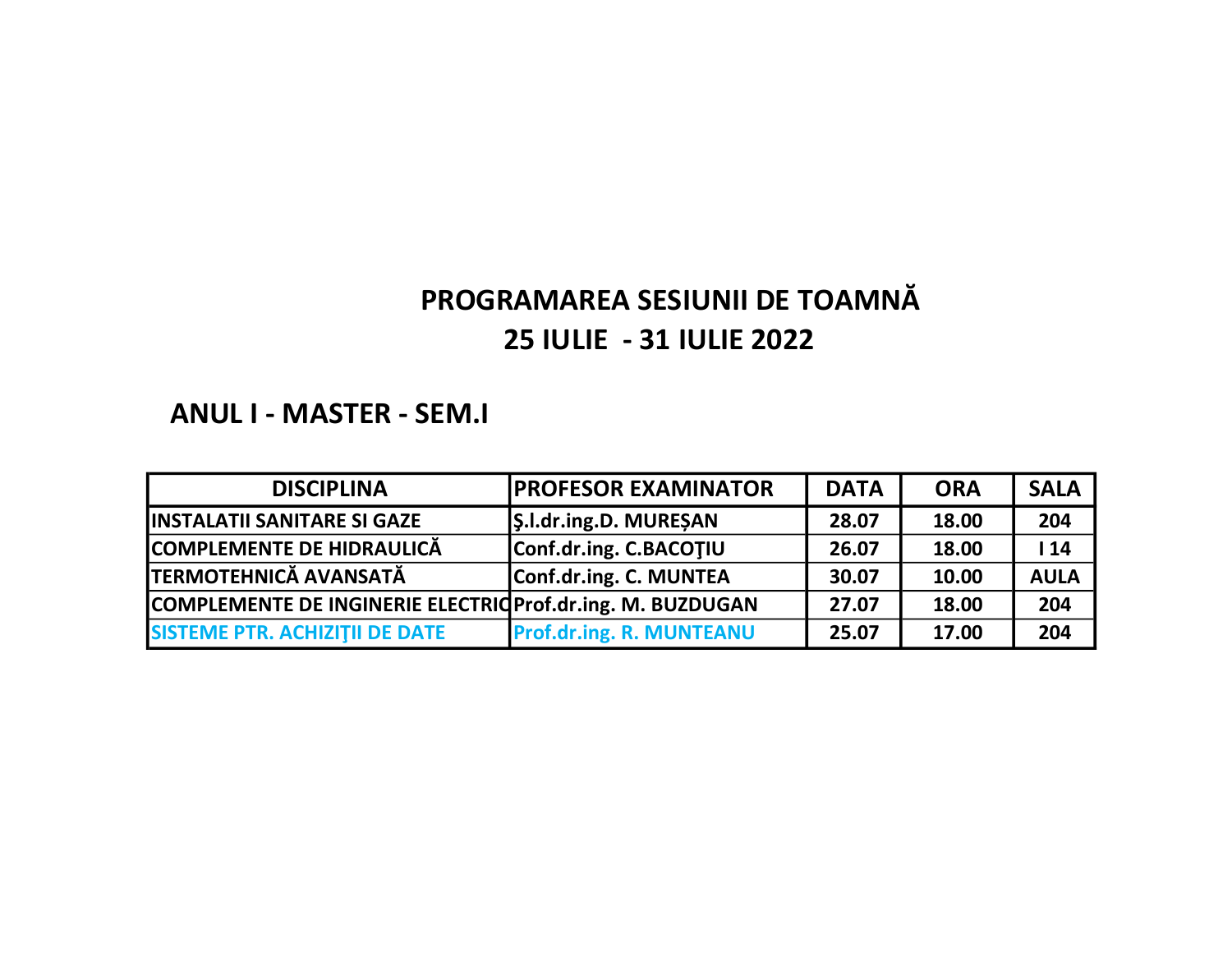## ANUL I- MASTER - SEM. II

| <b>DISCIPLINA</b>               | <b>PROFESOR EXAMINATOR</b>      | <b>DATA</b> | <b>ORA</b> | <b>SALA</b> |
|---------------------------------|---------------------------------|-------------|------------|-------------|
| <b>IINSTALATII DE VENTILARE</b> | Conf.dr.ing. F. DOMNITA         | 25.07       | 13.00      | 116         |
| predare proiect                 |                                 | 25.07       | 13.00      | 116         |
| <b>INSTALATII DE INCĂLZIRE</b>  | Conf.dr.ing.A. ABRUDAN          | 30.07       | 8.00       | <b>AULA</b> |
| predare proiect                 |                                 | 30.07       | 8.00       | <b>AULA</b> |
| <b>INSTALATII ELECTRICE</b>     | <b>Prof.dr.ing. M. BUZDUGAN</b> | 27.07       | 18.00      | 204         |
| <b>CONCEPERE SI P.A.C.</b>      | <b>S.I.dr.ing. G.CHISĂLITĂ</b>  | 28.07       | 17.00      | 209         |
| <b>DOMOTICĂ</b>                 | <b>Prof.dr.ing. R. MUNTEANU</b> | 25.07       | 17.00      | 204         |